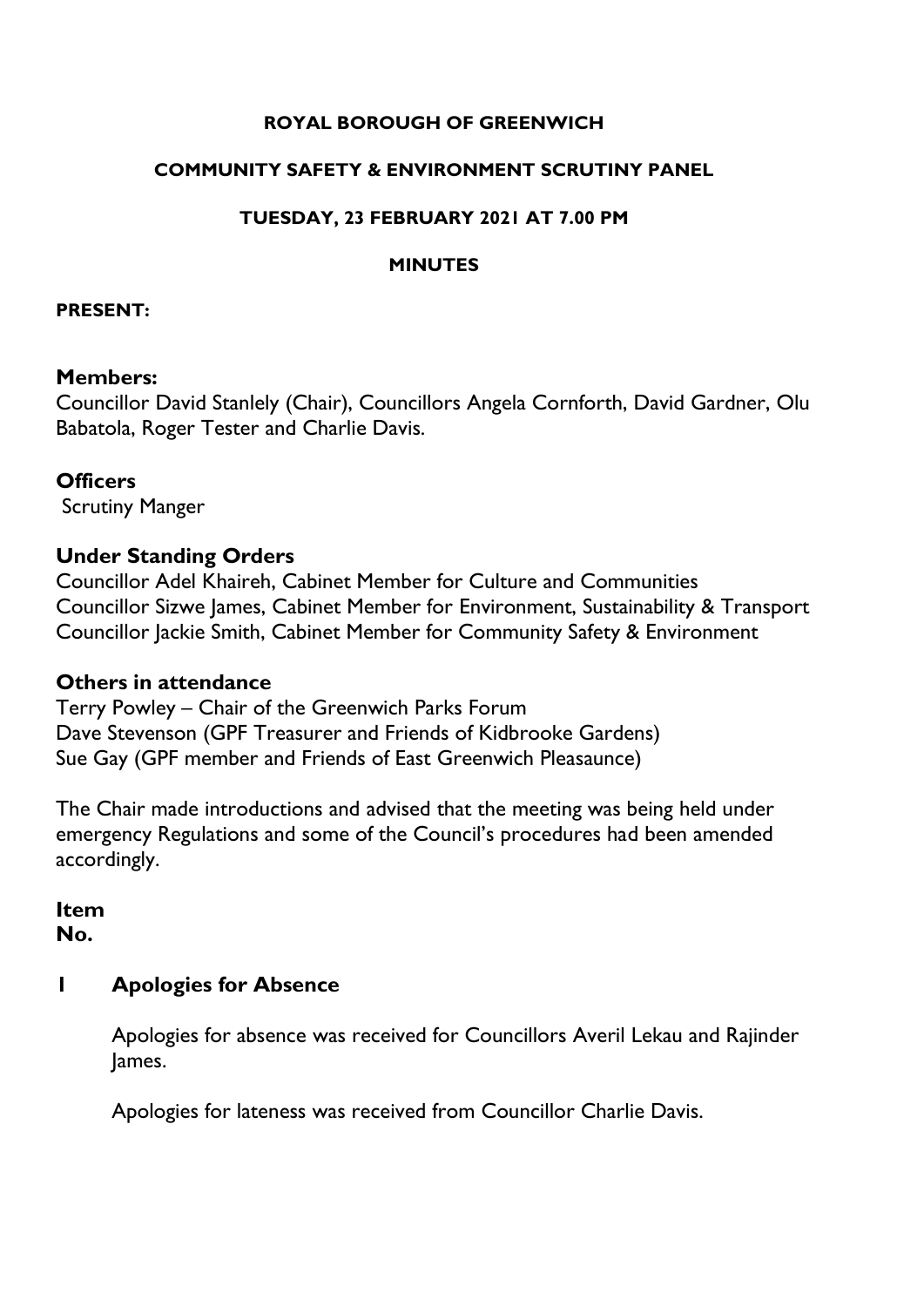### **2 Urgent Business**

There were not items of urgent business.

### **3 Declarations of Interest**

### **Resolved –**

That the list of Councillors' memberships as Council appointed representatives on outside bodies, joint committees and school governing bodies be noted.

#### **4 Minutes**

Resolved –

That the Minutes of the meeting of the Panel held on 27 September 2020 be agreed and signed as a true and accurate record.

### **5 Safer Neighbourhood Panels Review Update**

The report was presented by the Chair who provided a brief update on the review. He confirmed that the review group had met with the Chief Inspector of the Police and advised on the questionnaires that were circulated to police sergeants and councillors. He stated that following initial discussions with the police and the Safer Neighbourhood Board, there was a consensus on the areas that required improvement adding that the aim was to produce a model of good practice and present the final report at the June meeting of the Panel.

In response to questions, the Chair confirmed that the review was benchmarking best practice using guidance from the Mayors Office for Policing And Crime (MOPAC) and the Metropolitan Police who were carrying out a London wide review on safer neighbourhood panels. He added that the review was also looking at a case study from Tower Hamlets.

In addressing the panel, Councillor Jackie Smith the Cabinet Member for Community Safety and Enforcement explained that Safer Neighbourhood Panels fell under the domain of the Police and informed them of local needs and concerns. She advised on the previous work carried out by the Chair of the Safer Neighbourhood Board and highlighted the Woolwich Riverside Ward Panel as an example of a good, functioning neighbourhood panel.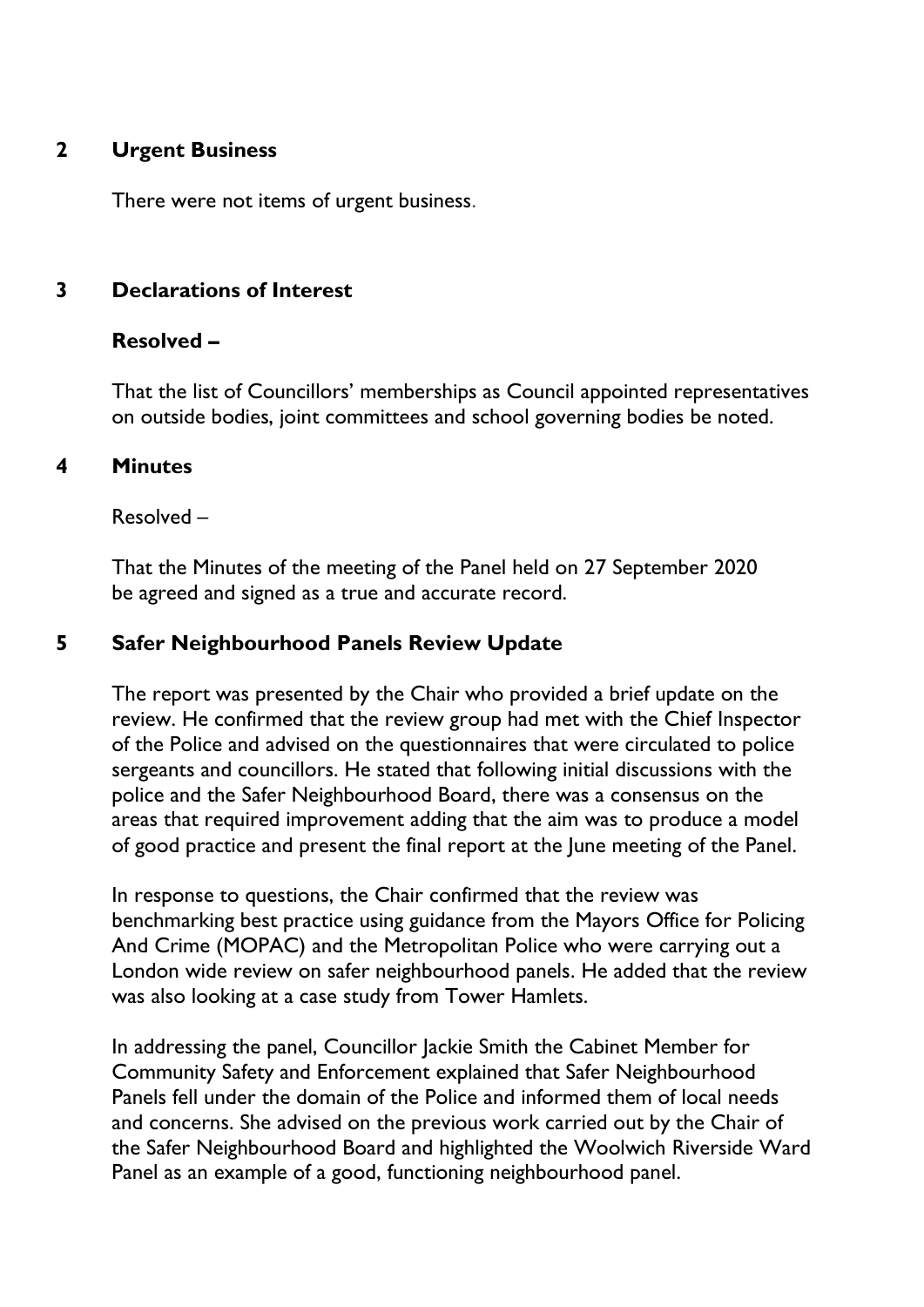The Panel

## **Resolved –**

To note the update on the review into safer neighbourhood panels.

## **6 Cabinet Member Update - Park [Investment](https://committees.royalgreenwich.gov.uk/Document.ashx?czJKcaeAi5tUFL1DTL2UE4zNRBcoShgo=VxVNvn4SXcfXhQrqY7B0IiVG3yj7J5lX5RUfIW5DPYsonsJ8%2bFuCpw%3d%3d&rUzwRPf%2bZ3zd4E7Ikn8Lyw%3d%3d=pwRE6AGJFLDNlh225F5QMaQWCtPHwdhUfCZ%2fLUQzgA2uL5jNRG4jdQ%3d%3d&mCTIbCubSFfXsDGW9IXnlg%3d%3d=hFflUdN3100%3d&kCx1AnS9%2fpWZQ40DXFvdEw%3d%3d=hFflUdN3100%3d&uJovDxwdjMPoYv%2bAJvYtyA%3d%3d=ctNJFf55vVA%3d&FgPlIEJYlotS%2bYGoBi5olA%3d%3d=NHdURQburHA%3d&d9Qjj0ag1Pd993jsyOJqFvmyB7X0CSQK=ctNJFf55vVA%3d&WGewmoAfeNR9xqBux0r1Q8Za60lavYmz=ctNJFf55vVA%3d&WGewmoAfeNQ16B2MHuCpMRKZMwaG1PaO=ctNJFf55vVA%3d) Fund**

The item was presented by Councillor Adel Khaireh, the Cabinet Member for Culture and Communities who confirmed that the Parks Investment Fund was approved at the October 2020 Cabinet and had committed to carrying out priority works in 11 parks across the Borough. He advised that the project team included officers from different departments and confirmed that DRES officers had agreed to schedule the planned maintenance of these parks at the same time. He confirmed that works would be starting on Bostall Gardens, Shrewsbury Park and Saint Marys Gardens and should be completed by the end of the financial year.

The Cabinet Member also provided an update of the planned works to be carried out at Plumstead Gardens, Charlton Park, Bostall Gardens, Rockliffe Park, Eaglesfield Park, Twinkle Park and Maryon Park. He confirmed that officers had been in regular contact with the respective friends of park groups.

In response to a question, the Cabinet Member confirmed that the maintenance costs of the projects were contained within the existing Parks and Open Spaces budget and that works on the park's infrastructure, such as walkways, would be part of the planned maintenance programme carried out by DRES. He advised that these could be impacted by the increasing budget pressures however, the Council was committed to maintaining the completed works.

In addressing the meeting, the Chair of the Greenwich Parks Forum welcomed the planned work and the recognition of the importance of Greenwich parks. He suggested that the funding and any subsequent rounds would be better spent across all the parks on a number of key themes which would include; developing ecological diversity, extending amenities and deepening access.

In response, the Cabinet Member thanked the Greenwich Parks Forum and friends of parks groups for their support throughout the process and confirmed that their recommendations would be considered as part of any new funding commitments.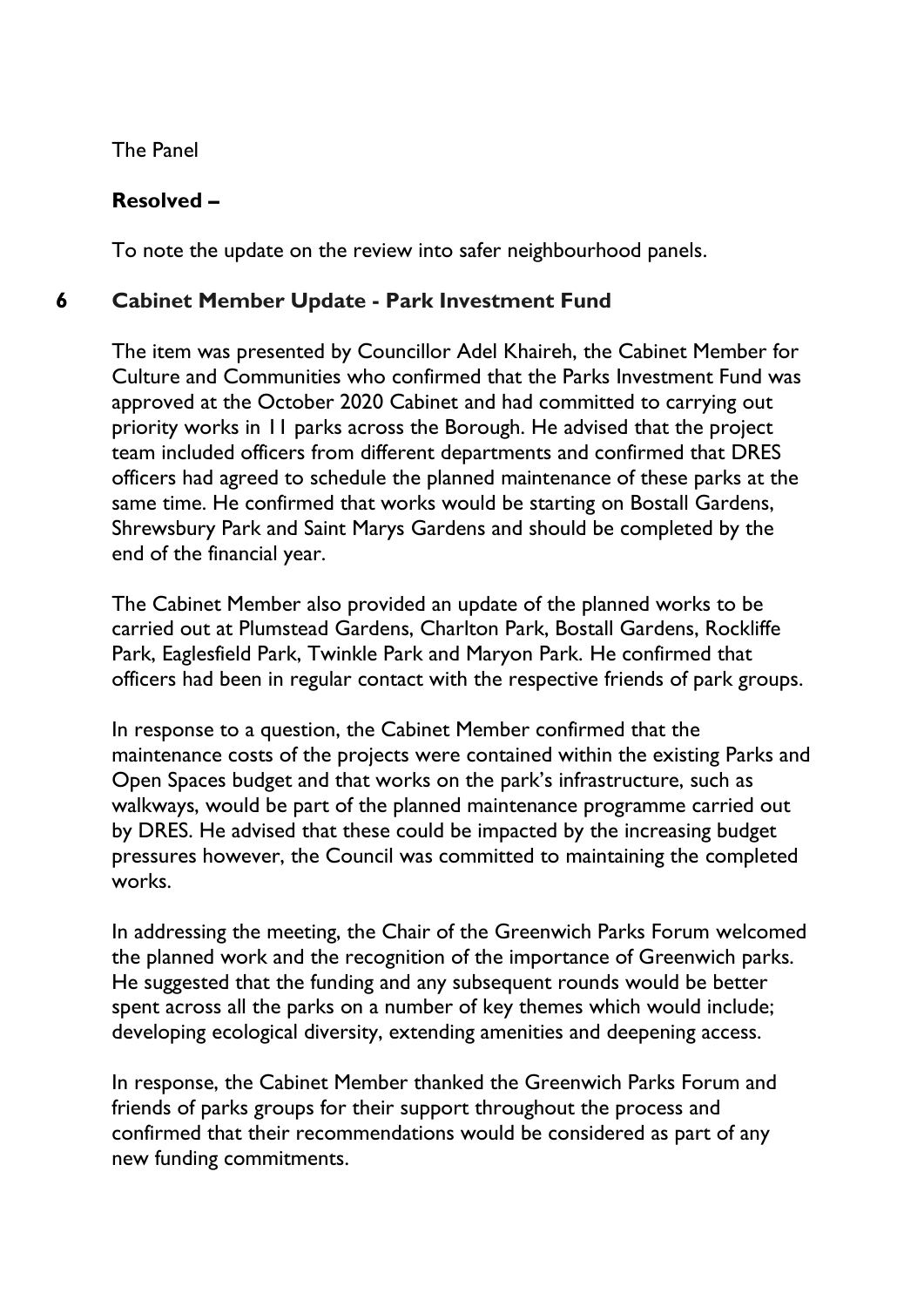In terms of performance, the Cabinet Member confirmed that Royal Greenwich had obtained 13 green flag awards for parks across the borough and had already achieved its 2018 target of planting 2222 trees by the year 2022. He advised on the opening of 2 new playgrounds in Glyndon and Shooters Hill wards and highlighted the importance of parks during lockdown.

The Panel

## **Resolved –**

To note the verbal on the Parks Investment Fund.

## **7 Cabinet [Member](https://committees.royalgreenwich.gov.uk/Document.ashx?czJKcaeAi5tUFL1DTL2UE4zNRBcoShgo=CHTUS0ZgA%2bP7rYFJJWED3vpj7EcB%2f0D0JUmO2f%2fxw2vBohJ4sw9O4g%3d%3d&rUzwRPf%2bZ3zd4E7Ikn8Lyw%3d%3d=pwRE6AGJFLDNlh225F5QMaQWCtPHwdhUfCZ%2fLUQzgA2uL5jNRG4jdQ%3d%3d&mCTIbCubSFfXsDGW9IXnlg%3d%3d=hFflUdN3100%3d&kCx1AnS9%2fpWZQ40DXFvdEw%3d%3d=hFflUdN3100%3d&uJovDxwdjMPoYv%2bAJvYtyA%3d%3d=ctNJFf55vVA%3d&FgPlIEJYlotS%2bYGoBi5olA%3d%3d=NHdURQburHA%3d&d9Qjj0ag1Pd993jsyOJqFvmyB7X0CSQK=ctNJFf55vVA%3d&WGewmoAfeNR9xqBux0r1Q8Za60lavYmz=ctNJFf55vVA%3d&WGewmoAfeNQ16B2MHuCpMRKZMwaG1PaO=ctNJFf55vVA%3d) Update - Street Services**

The item was presented by Councillor Sizwe James, Cabinet Member for Environment, Sustainability and Transport who confirmed that the pandemic had created significant pressures for the waste collection and street cleansing services and that, as statutory functions, it was necessary to adapt the way the frontline services were delivered whilst maintaining the health, safety and wellbeing of staff. He highlighted the safety measures undertaken by the Council to provide a covid-secure working environment and stated that staff had been working extremely hard throughout the pandemic leading to an increase in positive feedback from residents.

In terms of the impact on waste services, the Cabinet Member advised on the higher than normal levels of absence and the need to redeploy back office staff to enable full-service coverage. He stated that due to the levels of uncontrollable absence there were considerations to reduce collections to fortnightly however, this was not actioned due to a reduction in absences and the levels of outstanding work. He added that the situation was being monitored closely and consideration would be given to any changes to collections accordingly. he detailed the extra work the service area had undertaken including collection of non-hazardous clinical waste from testing sites.

In regards to the street cleansing service, the Cabinet Member confirmed that the focus was on cleaning main roads and town centres, and that there had been a reduction in residential street cleansing during the first lockdown and between June and August 2020, He advised that some street cleansing staff were redeployed to waste services during this period and that street cleansing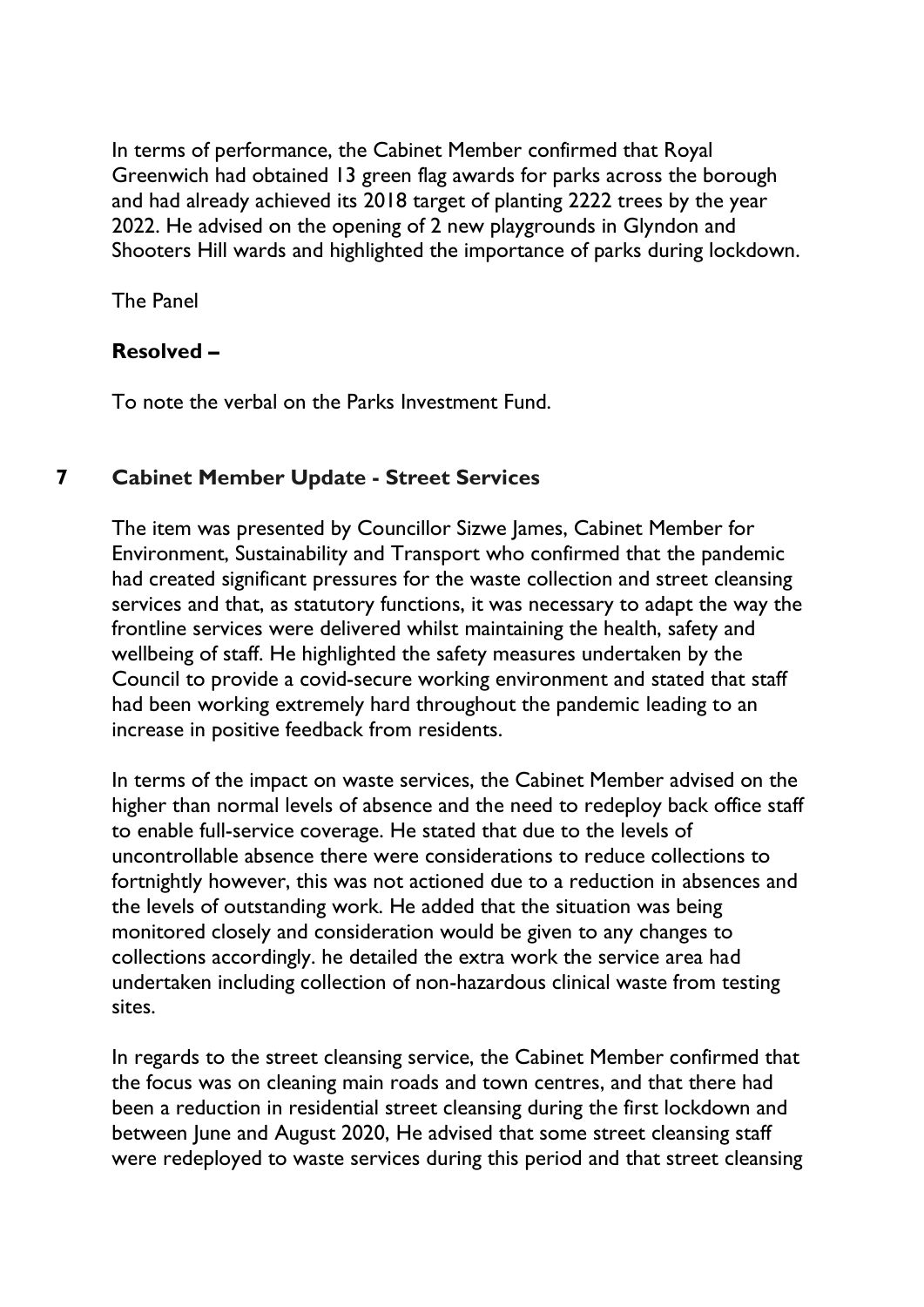methodology had to be readapted, in line with social distancing rules, as the teams were no longer able to follow waste collection teams and routes.

The Cabinet Member updated panel members on fleet replacement and advised that electric vehicles had been identified as the best solution for Greenwich fleet operations however, there were a number of barriers including market availability, charging capacity and infrastructure at depots and identifying funds for increased capital requirements. He stated that the replacement cycle and the incoming requirements of the Ultra Low Emission Zone had meant that a large proportion of the fleet has had to be replaced before electric variants could be sought.

In response to questions on overspend, the Cabinet Member confirmed that, when Cleansweep was disbanded and the street cleansing function merged with waste services, the staffing budget was not transferred over to the newly formed street services department. He added that no additional funding was received when taskforce services were needed to collect fly-tipping in hotspot areas. He highlighted that the service had not received any additional funding to reflect the increase in rate fees on disposal contracts nor the increase in waste from newly built properties in the Borough.

In addressing the meeting, Councillor Olu Babatola wanted to commend the work of the local group "Tidy West Thamesmead" who were cleaning up their local area during lockdown. The Cabinet Member added that these kinds of groups were encouraged through the local champion scheme and asked councillors to get involved.

Councillor David Gardner moved that the panel formally thank the streets services management and team for their formidable work throughout the pandemic. He highlighted the difficulties in continuing the services when many other councils were unable to do the same and the appreciation received from residents.

In response to questions, the Cabinet Member confirmed he would explore the possibility of a rail alternative to transporting waste to the Materials Recovery Facility and the Southwark recycling facility. He stated that he was not optimistic on the recycling rate during the pandemic and confirmed he would circulate the latest figures to the panel.

> **Action:** Cabinet Member for Environment, Sustainability and Transport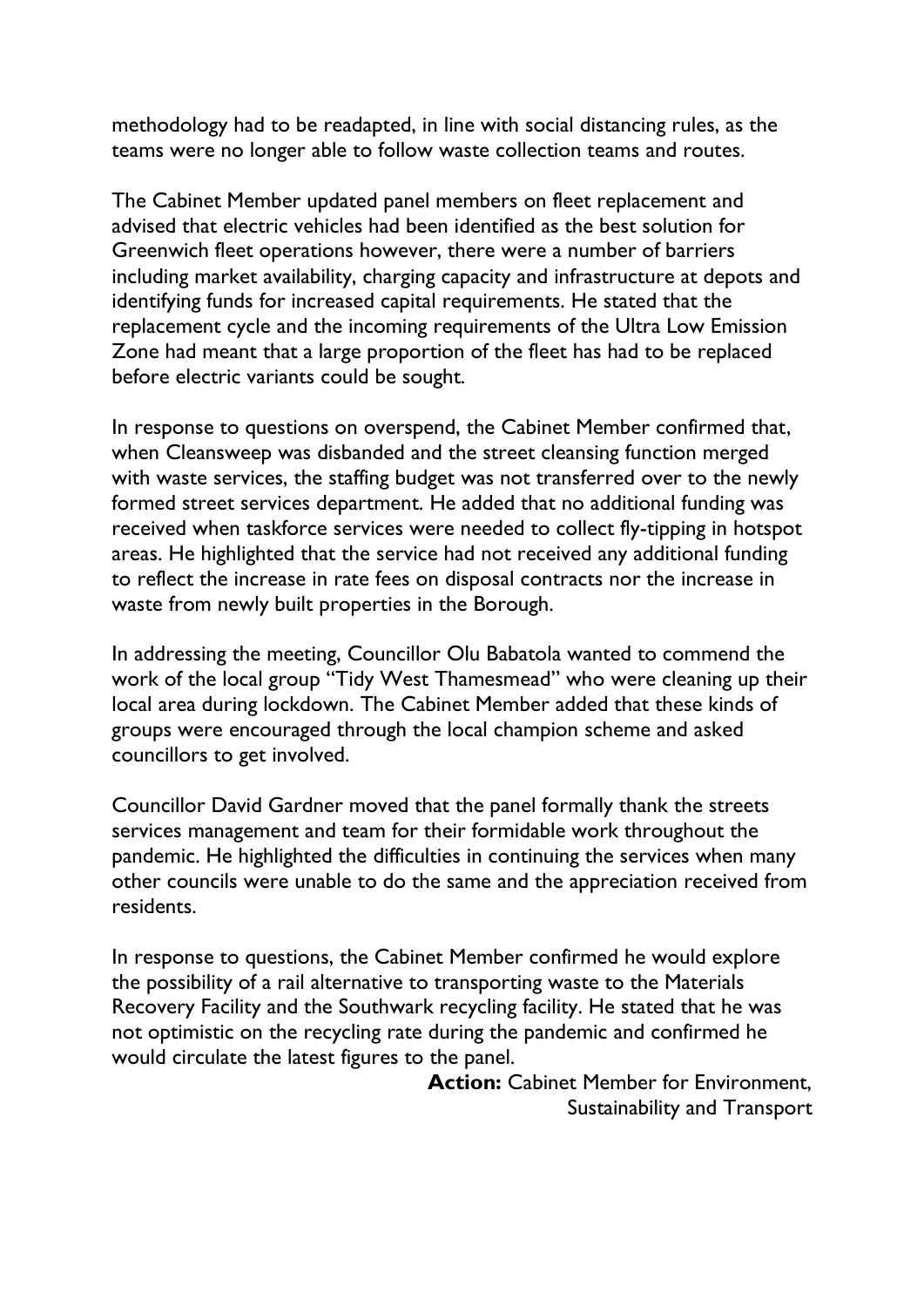The Panel

# **Resolved –**

That the update on street services be noted.

# **8 Cabinet Member Update - Community Safety & Enforcement**

The item was presented by Councillor Jackie Smith, the Cabinet Member for Community Safety and Enforcement, who confirmed that the Housing and Safer Communities directorate were leading on Covid related enforcement in conjunction with the Police. She stated that the primary focus of the local authority had been around business noncompliance and that powers and restrictions around people were mainly the responsibility of the Police. She confirmed that Safer Spaces and Environmental Health teams had contributed to Operation Boundary as an integrated approach to enforcement which had been cited by the Borough Command Unit as a model of good practice and the Minister of Housing who has requested written case studies on the integrated approach for wider publication.

The Cabinet Member advised the panel on the Covid stewards working within the town centres providing advice, guidance and visibility to members of the public and local businesses. She explained that the licensing and trading standards team had remained active and was providing advice on scam protection, ensuring licensing condition compliance and continuing test purchase operations. She detailed the work of the Environmental Health response units who had been visiting business upon receipt of complaints.

In terms of the collaboration with the police, the Cabinet Member highlighted the daily calls with police and partners within the Basic Command Unit to coordinate responses. She described the police approach to engage, explain, encourage and enforce breaches of Covid regulations and reported statistics from the local BCU and her local ward panel on issued fines.

In relation to staff, the Cabinet Member thanked the phenomenal work of all council staff and suggested that it was difficult to single out any particular area however, there were some shining stars within the safer spaces team.

In addressing the meeting, Councillor David Gardner praised officers in environmental health for their response to national guidance that was not always consistent and sometimes difficult to interpret. He stated that it would have been useful to have the Cabinet Member report in writing and if it was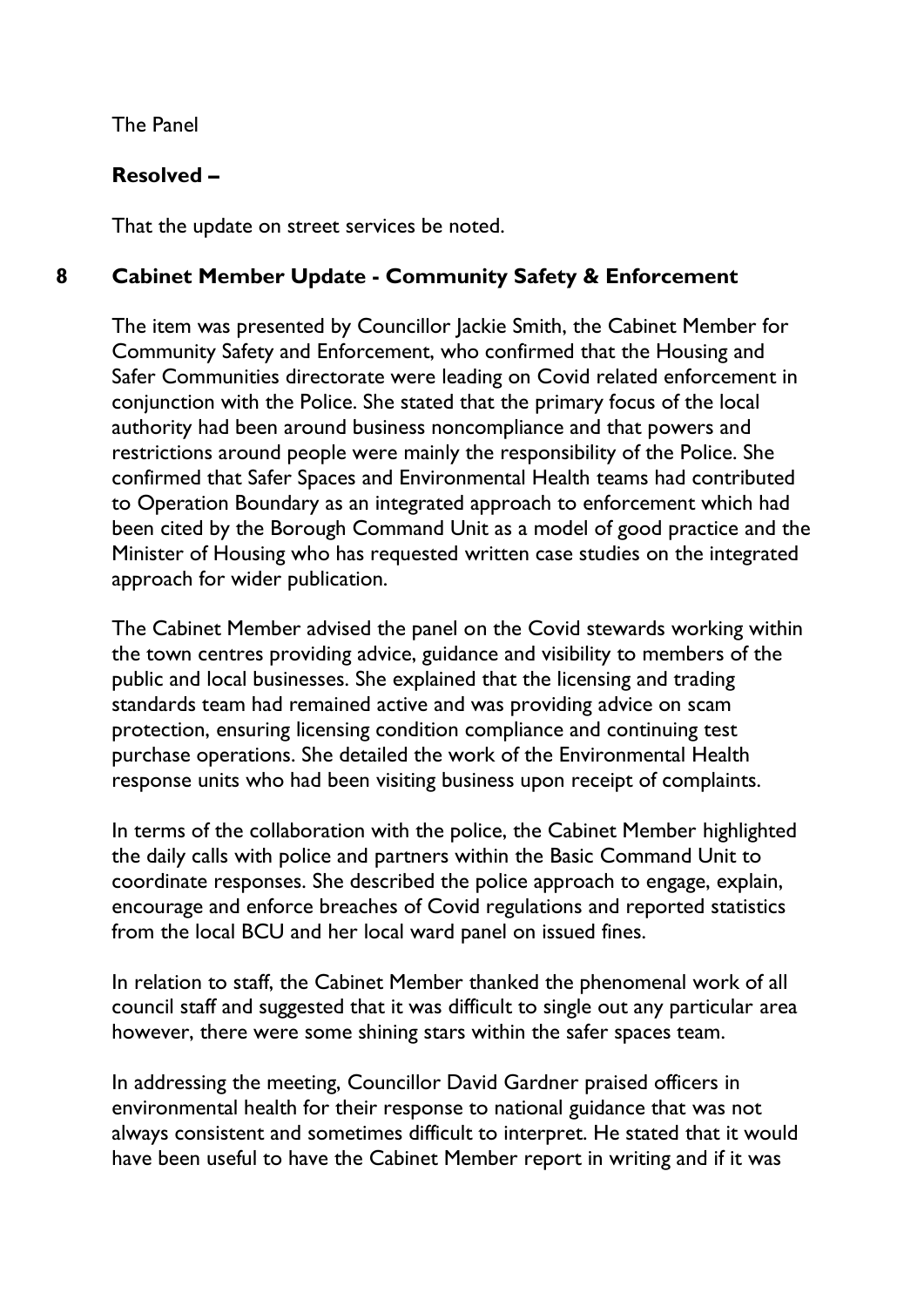generated for the Cabinet Member, then making it available to the scrutiny panel would not have created any extra work for officers.

In response, the Chair stated that he had received guidance to not include written reports on the agenda as they could not be commissioned due to the emergency arrangements. He agreed that where reports had already been prepared, then these should be included on the agenda and had expressed this view in writing to the Chair of Overview & Scrutiny. He confirmed that this had been an issue for a number of scrutiny panels and advised on the meeting of the Overview & Scrutiny Committee on 01 March which would review the current arrangements.

In response, the Cabinet Member stated that she had not received an officer report but rather an aide-memoire similar to the documents that the other Cabinet Members had used to present their verbal updates.

In response to questions on enforcement, the Cabinet Member advised that reporting abandoned vehicles was key to dealing with the build-up in certain areas however, she noted that on occasion some cars that looked abandoned were fully taxed and insured. She confirmed that the current tenancy patrols were managed by the Housing directorate however, there were plans to incorporate them within the wider community safety team.

The Panel

## **Resolved –**

Noted the verbal update on community safety and enforcement

## **9 Chairs' Update**

The item was presented by the Chair who detailed the impact of the pandemic on scrutiny meetings and the work programme. He confirmed that a number of items, including the performance monitoring of services, had to be pushed back and suggested that that the programme would need to be reviewed in March/April to identify priorities and what could be achieved in 12 months.

The Chair advised the panel on his plans to standardise performance monitoring reports and confirmed that the item would be considered by the Overview and Scrutiny Committee who would be looking at introducing the approach for all departments.